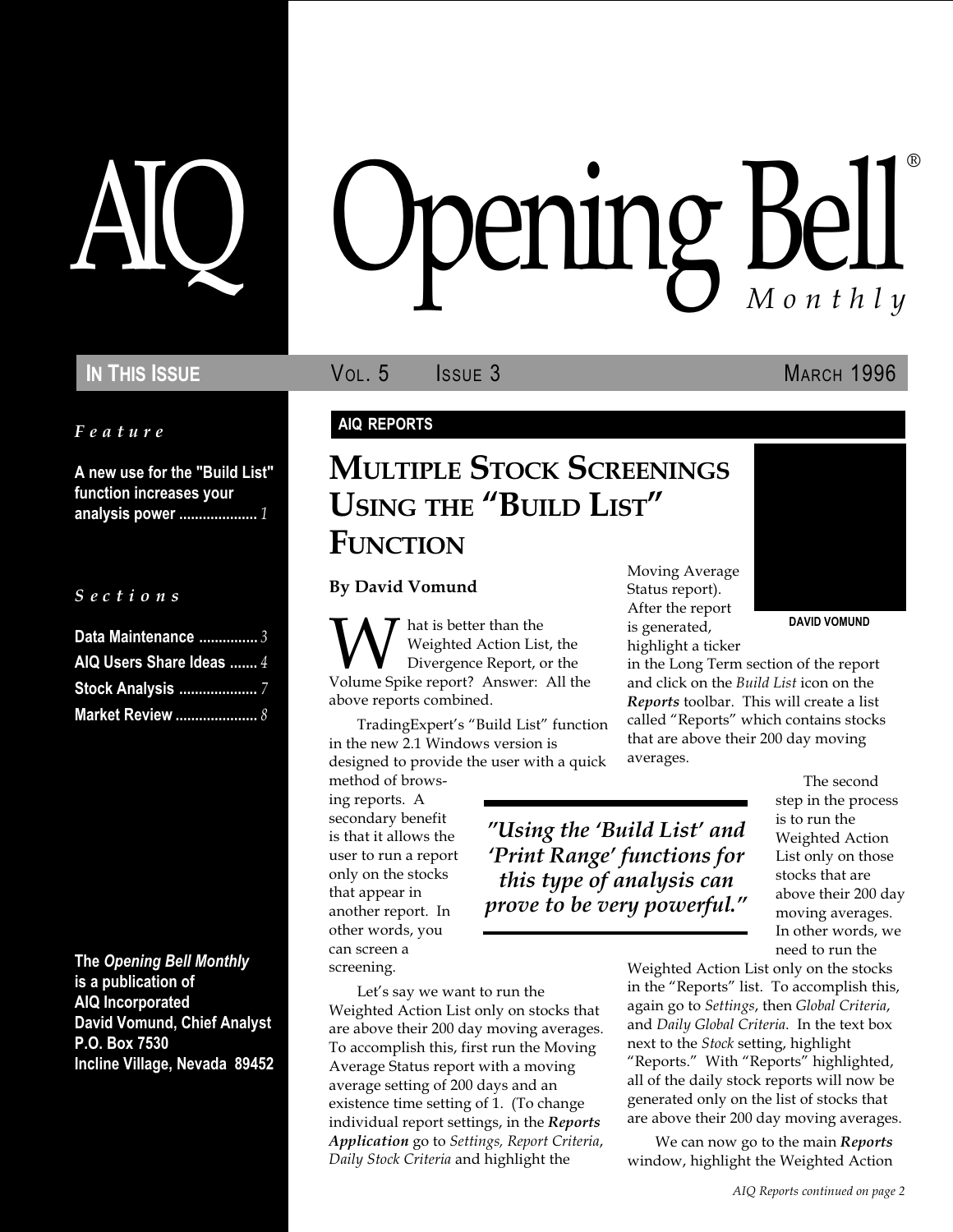### AIQ Opening Bell

#### AIQ REPORTS continued ...

List and from the Generate sub-menu, choose Selected Report. The result of the computation is a list of stocks that are not only on confirmed buy signals but are also above their 200 day moving averages.

Some reports, like the Moving Average Status report, can contain several hundred stocks. By default, the Build List function will use only the stocks at the top of the report. We can change a setting which enables the Build List function to save all the stocks in the report to a list. The number of stocks saved to a list is dependent on the setting for how many pages of a report you want printed. In other words, the Moving Average Status report may be 10 pages long. If your print setting for that report is set for one page, then only the stocks that appear on the first page of the printed report will be saved to the list.

In order to save all the stocks on the report to the list, you must change the print setting to all the pages of the report rather than just the first page. To accomplish this, go to Settings, Report Criteria, Daily Stock Criteria, and highlight the Moving Average Status report. The Print Range setting in the lower right section of the screen enables you to specify how many pages of the report to print. By clicking the option button for All, the Build List function will now save all the stocks on

#### PLEASE SEND CORRESPONDENCE TO:

Opening Bell Monthly G.R. Barbor, Editor P.O. Box 7530 Incline Village, NV 89452

AIQ Opening Bell Monthly does not intend to make trading recommendations, nor do we publish, keep or claim any track records. It is designed as a serious tool to aid investors in their trading decisions through the use of AIQ software and an increased familiarity with technical indicators and trading strategies. AIQ reserves the right to use or edit submissions.

For subscription information, phone 1-800-332-2999 or 1-702-831-2999.

© 1993-1996, AIQ Systems



the report to the "Reports" list rather than just those stocks that appear at the top of the report.

The Build List and Print Range functions of our software were not designed for this type of analysis but it can prove to be very powerful. Let's take an example using the Weighted Action List. As most of you know, this report lists those stocks that are on confirmed buy and sell signals.

The bullish stocks that appear on the Weighted Action List are ranked by the strength/weakness of their Positive Volume indicator (P-Vol). By setting the Print Range of this report to one page, the Build List function will only save those stocks near the top of the report. We can then run another report like the Accumulation Distribution report on this small list of stocks. Those stocks that appear at the top of the Accumulation Distribution report will have high Expert Ratings, a positive P-Vol indicator, and will be showing above average accumulation.

Backtesting this technique can be time consuming because multiple reports must be run for a given day. With each screening, however, the list of stocks narrows and the next set of reports takes less time. In preparation for this article, I ran several screenings at the end of every quarter dating back two years and examined the performance of the stocks over the next quarter. Most of AIQ's reports are designed for a shorter time period than three months, so many reports proved irrelevant. My final model was designed for buying into strength.

Using a database of 1750 stocks, I wanted stocks that were in uptrends and were showing strong accumulation. To eliminate stocks with large bid/ask spreads, I entered a minimum price criteria of \$10 and a minimum volume of 50,000 shares. My first screening used the weekly Moving Average Status report. I wanted stocks that were above their 28 week moving averages so the default settings were changed. All the stocks that appeared on the report were important, so the Print Range setting for this report was changed to All.

The second step in my screening uses the new Persistence of Money Flow report (in version 2.1), which was developed as a direct result of a talk given by Marc Chaikin at an AIQ seminar. This report finds stocks that have a Volume Accumulation Percent indicator (VA Pct) in positive territory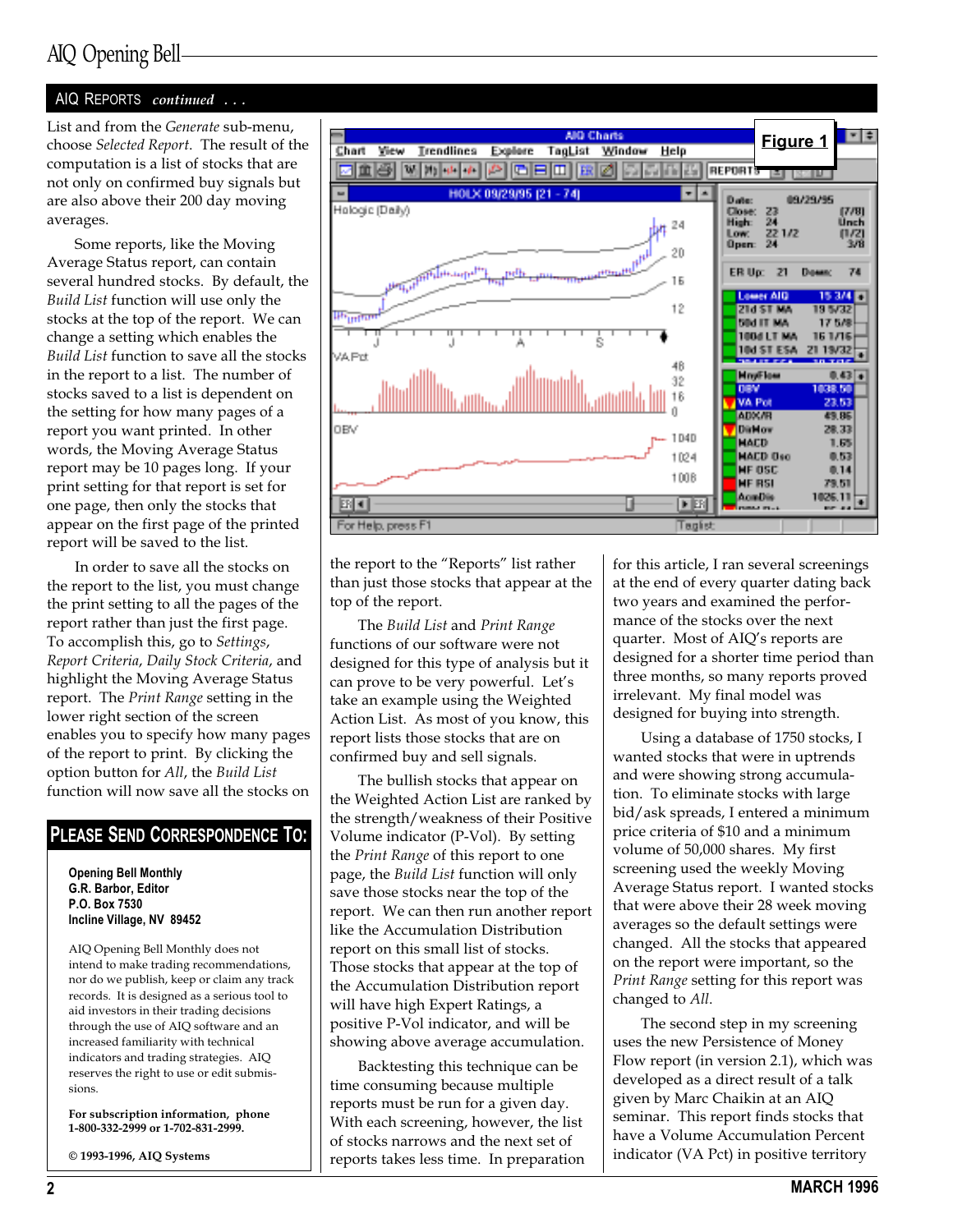#### AIQ REPORTS continued ...

at least 90% of the time in the last six months. At our fall seminar, Mr. Chaikin revealed that stocks with explosive upward moves often have a persistently positive VA Pct in the early stage of the upward move. The Persistence of Money Flow report was run on the database of stocks that were above their 28 week moving averages.

The Accumulation/ Distribution report was then utilized for the final screening. Since the Persistence of Money Flow by default uses only the VA Pct indicator, I set the Accumulation/Distribution report to use only On Balance Volume, thereby not duplicating the analysis. The Accumulation/Distribution report ranks the stocks in the order of their On Balance Volume indicator using a much shorter time period than the six months used in the Persistence of Money Flow report. The result is a list of stocks that are above their 28 week moving average, have a VA Pct indicator that was above the zero line at least 90% of the time in the last six months, and have a strong On Balance Volume indicator.

This technique did spot some stocks with spectacular gains. An example is Hologic (HOLX). Why our

|      |                |            |                 |                             | Table 1 |
|------|----------------|------------|-----------------|-----------------------------|---------|
|      |                | $S\&P 500$ | Screened Stocks |                             |         |
| Year | Otr            | $%$ Gain   | $%$ Gain        | Stocks Held                 |         |
| 1994 | 1              | $-4.43$    | $-11.41$        | CWP, PKN, CTAS, LGE, TNTF   |         |
|      | 2              | $-0.33$    | 6.62            | FUS, EX, CXIPY, DLM, EFU    |         |
|      | 3              | 4.15       | 2.07            | OMC,FSR,CRP,CDN,MCN         |         |
|      | 4              | $-0.74$    | $-7.43$         | GSR, ALSC, ALS, SUMC, CHA   |         |
| 1995 | 1              | 9.02       | 6.09            | BWC, SHR, TTRA, INVX, ILN   |         |
|      | $\overline{2}$ | 8.79       | 42.17           | AXD, ASMIF, KMET, BDK, INVX |         |
|      | 3              | 7.28       | 15.88           | PKE, IIVI, GTK, SBE, BCC    |         |
|      | 4              | 5.39       | 12.32           | IFG,LUK,PCP,HOLX,DKAI       |         |
|      |                |            |                 |                             |         |

screening method picked this stock can be seen in **Figure 1**. The VA Pct is above zero for all but a few days and the On Balance Volume indicator (OBV) recently had a sharp upward move. This stock rose 80% in the next three months.

Because of some selected big winners, this screening strategy yielded a nice return. Since it picked volatile stocks, gains were spectacular when the market went up but the stocks underperformed when the market went down. Clearly, results would be much improved by incorporating AIQ's market timing model. In **Table 1**, we see a breakdown of the stocks selected and their performance for each quarter.

Running multiple screenings is new to TradingExpert and the above listed model is our first attempt at this approach. I believe that further testing will yield a bettter performing model.

In future Opening Bell articles we will continue to test the effectiveness of individual reports and test multiple screening models, especially on shorter time periods like the one used in this article. We've already seen impressive performance tests of the individual reports and we expect that adding multiple screening techniques will further improve the results.  $\blacksquare$ 

David Vomund is publisher of two advisories for stock and sector fund investing available by mail or fax. For a free sample of the advisories, phone 702- 831-1544.

#### STOCK DATA MAINTENANCE

The following table shows past and future stock splits and large dividends:

| <b>Stock</b>                                                                                                   | Ticker       |     | Split/Div. Approx. Date | <b>Stock</b>           | Ticker       |     | Split/Div. Approx. Date |  |  |
|----------------------------------------------------------------------------------------------------------------|--------------|-----|-------------------------|------------------------|--------------|-----|-------------------------|--|--|
| Mattel                                                                                                         | <b>MAT</b>   | 5:4 | 03/04/96                | Olsten Corp            | <b>OLS</b>   | 3:2 | 03/13/96                |  |  |
| Pittway Corp                                                                                                   | <b>PRY</b>   | 3:2 | 03/04/96                | Illinois Central       | IC           | 3:2 | 03/15/96                |  |  |
| Kent Electronics                                                                                               | <b>KNT</b>   | 2:1 | 03/04/96                | Renal Treatment Ctrs.  | <b>RXT</b>   | 3:2 | 03/15/96                |  |  |
| Banc One                                                                                                       | <b>ONE</b>   | 10% | 03/07/96                | Trans World Bancorp    | TWBC         | 5:4 | 03/18/96                |  |  |
| Andrew Corp                                                                                                    | <b>ANDW</b>  | 3:2 | 03/07/96                | Speedway Motor Sports  | TRK          | 2:1 | 03/18/96                |  |  |
| Redman Ind.                                                                                                    | <b>RDMN</b>  | 2:1 | 03/11/96                | Advanced Semicondctr   | <b>ASMIF</b> | 3:1 | 03/18/96                |  |  |
| Sanmina Corp                                                                                                   | <b>SANM</b>  | 2:1 | 03/12/96                | AFLAC Inc.             | AFL          | 3:2 | 03/19/96                |  |  |
| Southern Union                                                                                                 | SUG.         | 4:3 | 03/12/96                | <b>Central Parking</b> | PК           | 3:2 | 03/20/96                |  |  |
| Somerset Group                                                                                                 | <b>SOMR</b>  | 5:4 | 03/12/96                | Calif Amplifier        | CAMP         | 2:1 | 03/25/96                |  |  |
| Valley Forge Corp                                                                                              | VF           | 3:2 | 03/13/96                | Nature Sunshine        | <b>NATR</b>  | 3:2 | 03/25/96                |  |  |
| United Video Satellite                                                                                         | <b>UVSGA</b> | 2:1 | 03/13/96                | Barr Labs              | BRL          | 3:2 | 03/26/96                |  |  |
| <b>Trading Suspended:</b><br><b>Ticker Change:</b>                                                             |              |     |                         |                        |              |     |                         |  |  |
| Conner Peripherals (CNR) Merry-Go-Round Ent. (MGR)<br>SCEcorp (SCE) to Edison Int'l (EIX)<br>Cobra Golf (CBRA) |              |     |                         |                        |              |     |                         |  |  |
| Capital Cities-ABC (CCB)<br>Maybelline Inc. (MAY)<br>Dial Page (DPGE)                                          |              |     |                         |                        |              |     |                         |  |  |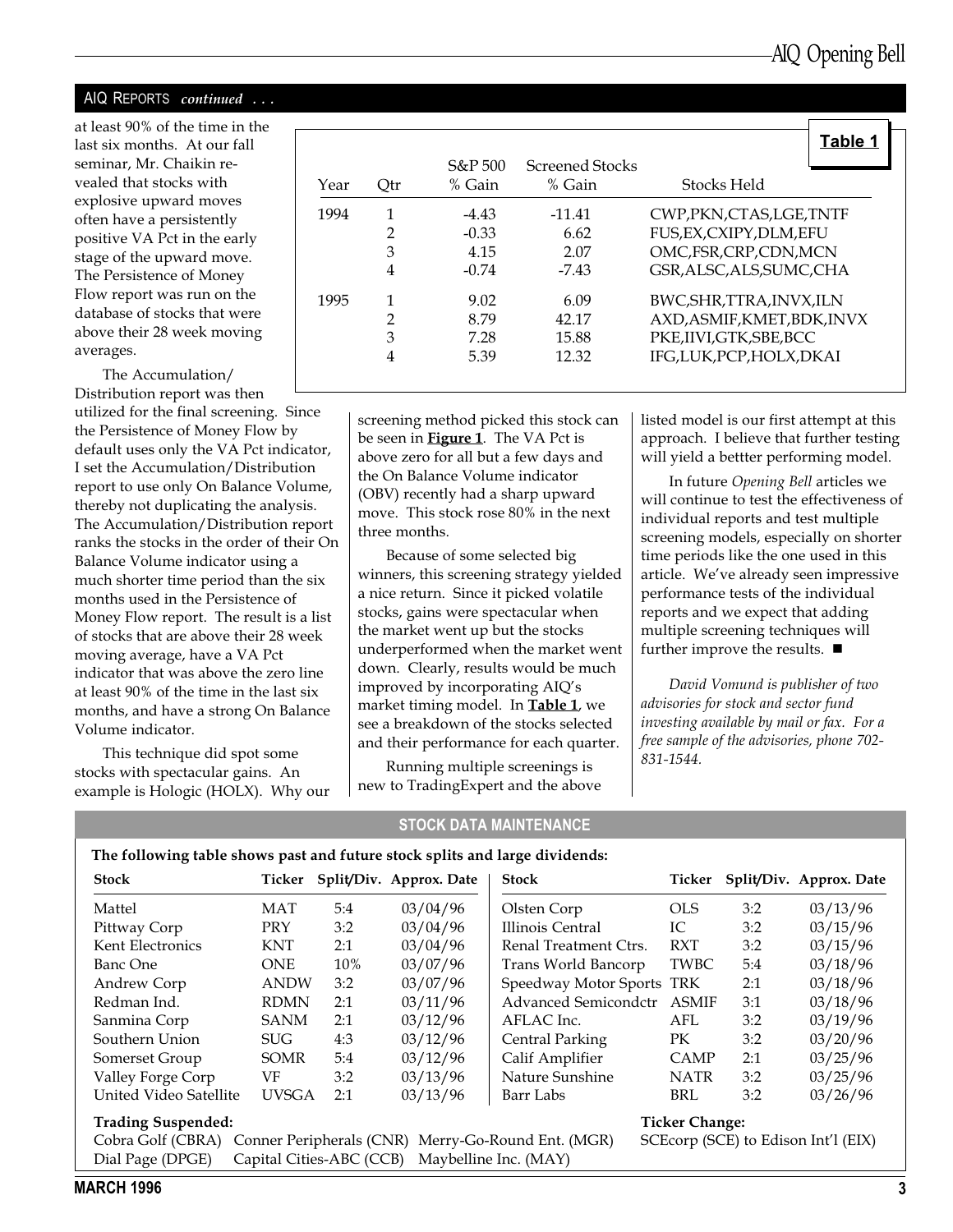#### AIQ USERS SHARE IDEAS

# AIQ USER STILL PRACTICES LESSONS OF LEGENDARY TRADER JESSE LIVERMORE

#### By Grace Barbor

**O**n October 12, 1929, Sidney<br>Bing and his brother were<br>in front of their home in Lexington, Bing and his brother were tossing a softball in the street Kentucky, when their neighbor Mr. Ackerman drove by. Mr. Ackerman always blew his horn and waved at the boys. That day, for the first time ever, he drove by without a gesture and went straight inside his house. Fifteen minutes later, he took a gun and shot himself. Mr. Ackerman had all his money invested in the stock market.

This convincing incident taught Sidney his first lesson about investing in the stock market  $-$  diversification. Given the speculative craze of the technology-stock dominated market in the 1990's, ghostly similar to the speculative craze of the 1920's, diversification makes Sidney feel comfortable. He divides his assets among stocks, bonds including municipals, and CD's.

As a student in the 1930's, Sidney learned two other lessons about stock market investing that he practices  $today - discipline$  and patience. He learned the value of discipline from a professor named Jay who taught a course in stock and bond investing at the University of Kentucky. He learned patience from legendary trader Jesse Livermore, whose books he studied in college.

As someone who has experienced the ups and downs of the stock market beginning with the Crash of 1929, Sidney says that, basically, the workings of the market have not changed through the years. "The only way the market has changed is that it is now computerized. But the elements of successful trading have remained the same. I can't tell you one thing that Professor Jay said, or Livermore wrote, or Baruch or Morgan did, that is any different today."

Sidney, who himself is now computerized and using TradingExpert for Windows, continues to follow the principles of discipline and patience that he learned long ago.

He remembers "like it was yesterday" the two-year course he took in stocks and bonds at the University of Kentucky Business School. At the beginning of every session  $-$  three times a week for two straight years -Professor Jay stood in front of the room and said: "Class - if the stock is



Sidney Bing studied the trading techniques and methods of Jesse Livermore in college and considers Livermore his "principal teacher."

not moving up and if the volume is not moving up, there is no reason to buy that stock.

Professor Jay's drillings made an impact on his students. It didn't hurt that Jay drove a Rolls Royce Cabriolet around campus.

What Sidney learned most from the professor's daily drillings and from studying the works of Jesse Livermore was "the importance of having a plan and sticking with it.

Sidney today follows a plan that encompasses finding fundamentally sound stocks, tracking them for entry points in TradingExpert using the Price Phase Line of the MACD as his major indicator, then exiting on pre-set stops.

Sidney scans the NYSE Intelligent Tables in Investor's Business Daily to find stocks of interest, checks them for fundamental soundness in Value Line, then tracks the stocks in TradingExpert.

"I'm very disciplined about watching the Price Phase Line of the MACD," he says. "Once the Price Phase Line crosses above the Signal Line, I watch the stock for three or four days. It may go down a point or two in those few days. If it fights its way back up, I buy it. But if it doesn't, if it's too tired and not being accumulated as it was before, then I pass."

Sidney also uses the Trading Channel Index. When TCI is increasing, I'm interested. I have found TCI rules to be very effective.

Directional Movement is Sidney's third most important indicator. When all three indicators are telling him that the time to buy is right, he feels very comfortable. "If you feel comfortable about a stock, whatever indicators you are following," he says, "you are usually 85% right."

Sidney is also disciplined about heeding stop loss and profit protect stops. As soon as he buys a stock he sets variable stops in the Profit Manager. He sets a Principal Protect stop to not lose more than 8% from a trade. He uses the same figure (92%) for his Profit Protect stop.

A classic example of Sidney's trading plan is IBM. Figure 2 is a chart of IBM. On January 17, 1996, the Price Phase Line crossed above the Signal Line and continued up. At the same time, TCI and Directional Movement turned up. Sidney's rules were in place.

 During bull markets, Sidney is 100% invested with the money he has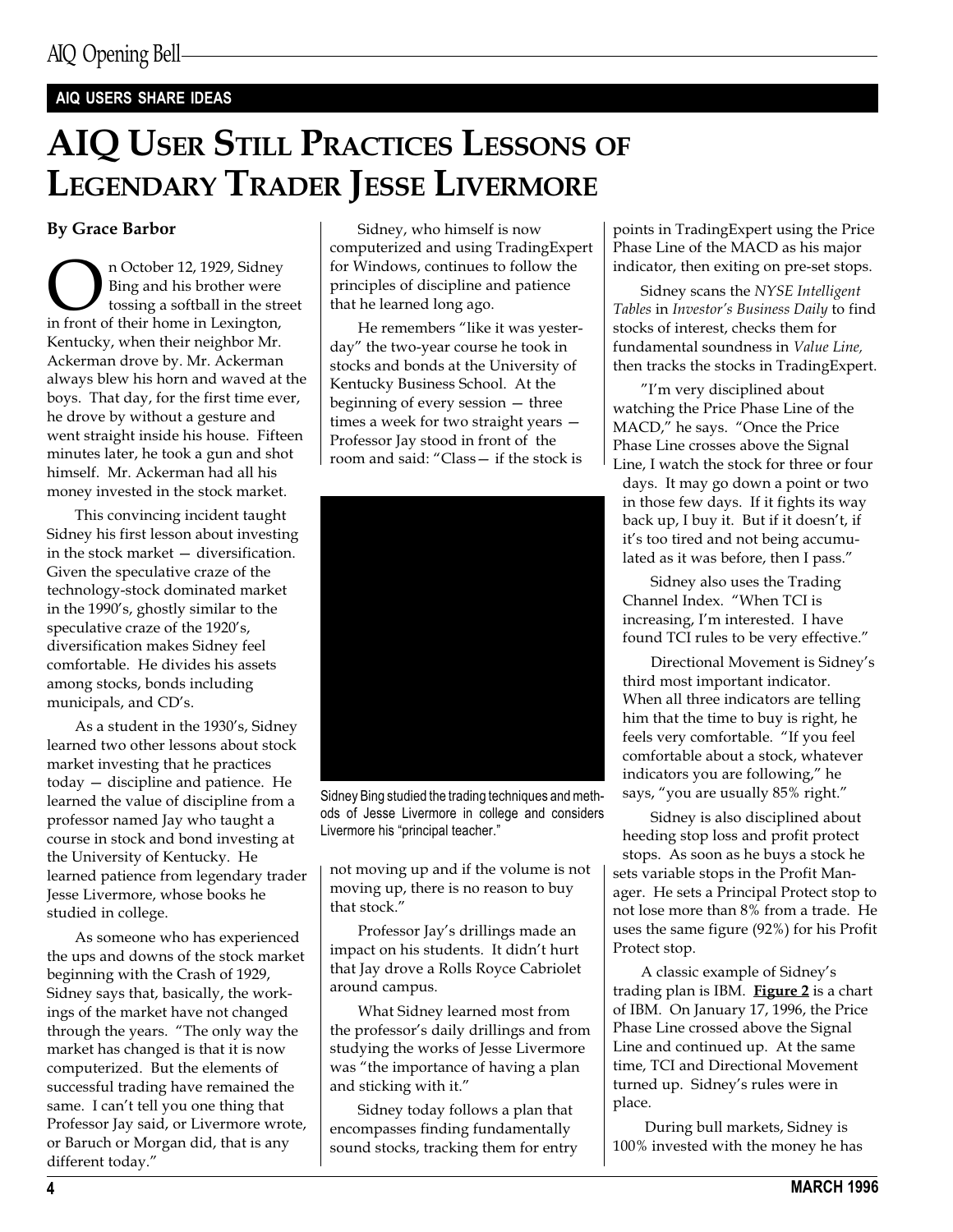#### AIQ USERS SHARE IDEAS continued ...

allocated for the stock market. What has he learned from experiencing several bear markets? He believes the charts will tell you when a bear market is coming. "If that Price Phase Line coasts below the Signal Line, you can sit for a few days. But if the price for a stock hits your stop  $-$  sell. When you see this happening for most of your stocks  $-$  get out. Don't wait for the bear market to develop.

Sidney believes that patience is the most difficult element of successful investing for people to learn. He learned the value of patience from studying books by and about Jesse Livermore. His copies of Reminiscences of a Stock Operator and How To Trade In Stocks are ear-marked and laden with underlines.

Over a lifetime of speculation in stock and commodity markets, Livermore developed a technical system for predicting price movement based on price analysis. He regarded his theory of the time element in trading as the most important factor in successful speculation.

Livermore avoided charts, thinking them altogether too confusing, and tracked price with a unique method of handwritten tabulation. The system he devised for recording prices and time gave him a clear picture (of price action) which he used as a basis for forecasting important price moves. In his book, How To Trade In Stocks, Livermore explains in detail his record keeping methods and how he deter-

Sidney Bing, 78, began seriously investing in the stock market in the 1950's. He retired in 1980 from a successful business of operating five women's apparel stores, and now spends his full time trading. Sidney has been using TradingExpert since the system was first released in 1992. He and his wife live in Atlanta, Georgia, with a winter home in Naples, Florida. Sidney says he does very well in the stock market. "The day I don't, I'll quit."



mined what he calls "pivotal points" (price levels used much like chart support and resistance levels for timing trades).

Scattered throughout the book are numerous bits of wisdom which Livermore found to be important to success in trading the markets. These lessons, taught to him by both successes and failures, are just as valid today as they were in the days before the advent of computers and program trading.

The following paragraphs, taken from the book How To Trade In Stocks, pertain to Livermore's "lessons" and also his technical system.

#### Livermore Lessons

- Anyone who is inclined to speculate should look at speculation as a business and treat it as such and not regard it as a pure gamble as so many people are apt to do.
- Nothing new ever occurs in the business of speculating or investing in securities or commodities.
- There are times when money can be made investing and speculating in stocks, but money cannot consistently be made trading every day or every week during the year.
- To invest or speculate successfully, one must form an opinion as to what the next move of importance will be in a given stock. Speculation is nothing more than anticipating coming movements. In order to anticipate correctly, one must have a definite basis for that anticipation. For instance, analyze in your own mind the effect, marketwise, that a certain piece of news which has been made public may have in relation to the market......
- Have a fundamental basis to be guided by but, after forming a definite opinion with respect to a certain stock or stocks, do not be too anxious to get into it. Wait and watch the action of that stock or stocks marketwise.
- Markets are never wrong  $-$  opinions often are. If you believe an event is likely to have a definite bullish or bearish effect marketwise, don't trust your own opinion and back your judgment until the action of the market itself confirms your opinion.
- It is folly to try to find "a good reason" why you should buy or sell a given stock....The only reason an investor or speculator should ever

AIQ Users Share Ideas continued on page 6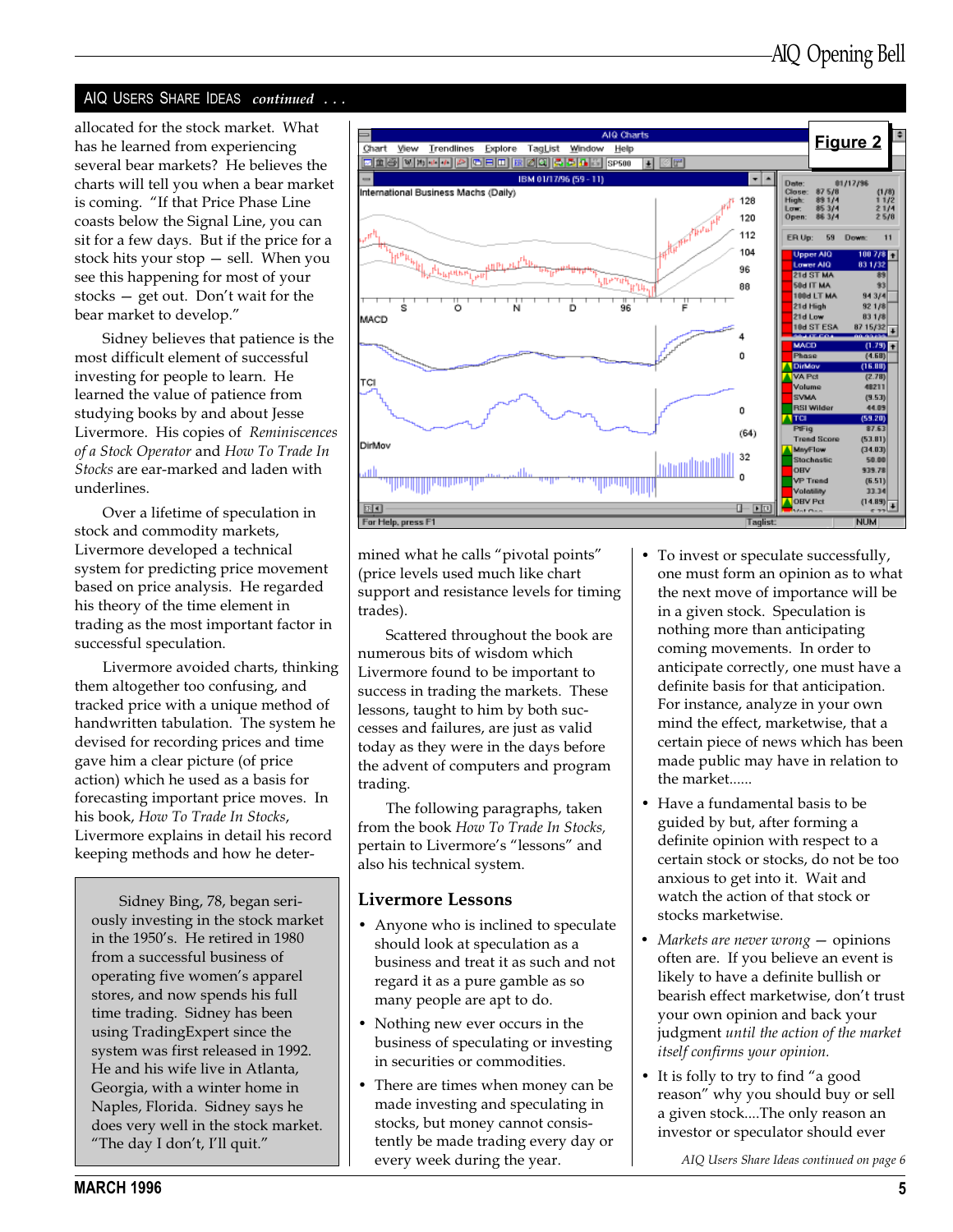### AIQ USERS SHARE IDEAS continued ...

want to have pointed out to him is the action of the market itself...Remember: there is always a reason for a stock acting the way it does. But also remember: the chances are that you will not become acquainted with that reason until some time in the future, when it is too late to act on it profitably.

- In my method of trading, when I see by my records that an upward trend is in progress, I become a buyer as soon as a stock makes a new high on its movements, after having had a normal reaction.
- Experience has proved to me that the real money made in speculating has been in commitments in a stock or commodity showing a profit right from the start.
- While I believe that the successful investor or speculator must have well-advanced reasons for making commitments on either side of the market, I feel he must also be able through some form of a specific guide to determine when to make his first commitments.
- To be consistently successful, an investor or speculator must have rules to guide him.....I believe anyone who will take the time and trouble to study price movements should in time be able to develop a guide, which will aid him in future operations or investments.
- My recording method gives me a clear picture of what is happening....that by keeping proper records and taking the time element into consideration  $-$  one can with a fair degree of accuracy forecast coming movements of importance. But it takes patience to do so. ...sooner or later you will be able to determine when a major move is due.
- One of the primary rules is that one should never permit speculative ventures to run into investments.
- The investor must guard his capital account just as the successful speculator does in his speculative ventures.
- I believe it is a safe statement that

the money lost by speculation alone is small compared with the gigantic sums lost by so-called investors who have let their investments ride.

- As long as a stock is acting right, and the market is right, do not be in a hurry to take a profit..... It may grow into a very large profit, and as long as the action of the market does not give you any cause to worry, have the courage of your convictions and stay with it.
- Profits always take care of themselves, but losses never do. The speculator has to insure himself against considerable losses by taking the first small loss.
- Never average losses. Let that

### Livermore's lessons are just as valid today as they were in the days before computers

thought be written indelibly upon your mind.

- Never sell a stock because it seems high-priced.
- Never buy a stock because it has had a big decline from its previous high.
- I never buy on reactions or go short on rallies.
- Do not make excuses when wrong. Just admit it and try to profit by it. The market will tell the speculator when he is wrong, because he is losing money. When he first realizes he is wrong is the time to clear out, take his losses, try to keep smiling, study the record to determine the cause of his error, and await the next big opportunity. It is the net result over a period of time in which he is interested.
- Few people ever make money by trading on the occasional tips or recommendations of others.
- Beware of inside information...all inside information.

### Livermore on his Market Key system

Many years of my life were devoted to speculation before it dawned upon me that nothing new was happening in the stock market, that price movements were simply being repeated, that while there was variation in different stocks the general price pattern was the same.

The urge fell upon me to keep price records that might be a guide to price movements. The records told me plainly that they would do nothing for me in the way of intermediate movements. But if I would but use my eyes, I would see the formation of patterns that would foretell major movements.

Right then I determined to eliminate all the minor movements.

By continued close study of the many records I had kept, the realization struck me that the time element was vital in forming a correct opinion as to the approach of the really important movements...I

concentrated on that feature. What I wanted to discover was a method of recognizing what constituted the minor swings. I realized a market in a definite trend still had numerous intermediate oscillations. They had been confusing. They were no longer to be my concern.

I wanted to find out what constituted the beginning of a Natural Reaction or a Natural Rally. So I began checking the distances of price movements.....finally I arrived at a point that represented what I thought should constitute the beginning of a Natural Reaction or Natural Rally.

I decided a stock selling around \$30.00 or higher would have to rally or react from an extreme point to the extent of approximately six points before I could recognize that a Natural Rally or Natural Reaction was in the making. This rally or reaction does not indicate that the trend of the market has changed its course. It simply indicates that the market is experiencing a natural movement.

AIQ Users Share Ideas continued on page 8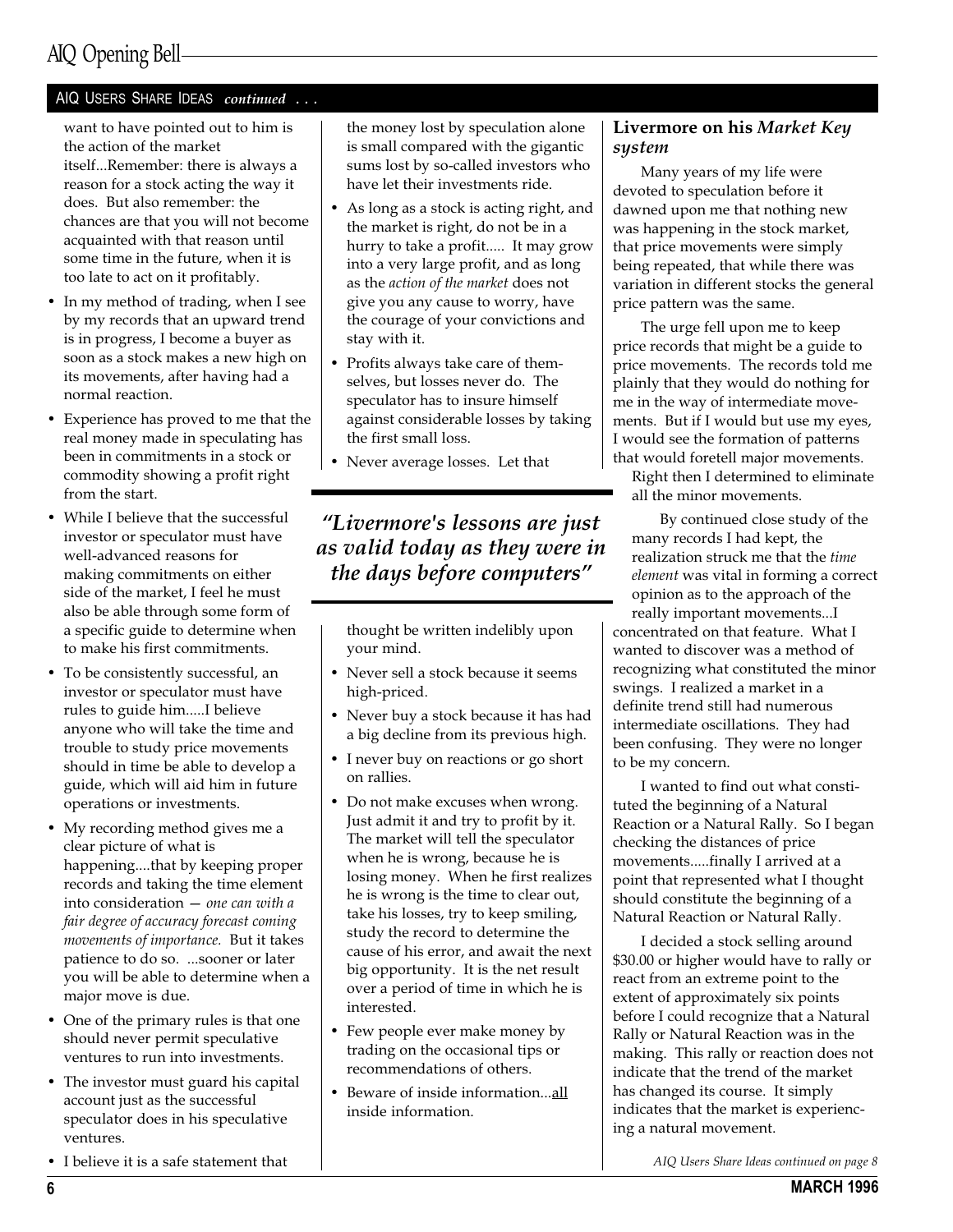#### STOCK ANALYSIS

## TOP DOWN WITH A TWIST  $-$ COMBINE FIDELITY'S ANALYSIS WITH AIQ By David Vomund

**T** radingExpert's industry group features were designed for topdown investors. These investors first pick an attractive industry group and then select an attractive stock within that group. The AIQ Pyramid industry group structure was designed to fit the needs of top-down investors since each stock shows a high correlation to its industry group index. A variation to this top-down approach is to use the same top-down methodology on an industry group structure comprised of the largest stock holdings in the Fidelity Select sector funds.

The Fidelity mutual fund family has thirty five sector funds, funds that invest in particular sectors of the economy. These funds cover a broad range of sectors including Defense & Aerospace, Leisure, Computers & Information, and Food & Agriculture. Rather than using one of the two sets of industry group structures that are shipped with our software, you can create an industry group structure that is comprised of the ten largest stock holdings of the Fidelity sector funds.

Your top-down stock selection techniques are then based on the activity of these surrogate industry groups and the stocks you will analyze for purchase are the stocks that the Fidelity fund manager has selected.

Why choose stocks using an industry group structure based on Fidelity funds rather than the S&P 500 or Pyramid group structure? Fidelity knows how to pick stocks. Forbes reported that of the 25 largest fund families, Fidelity equity funds has the best overall performance (see Forbes 02/12/96). With an industry group structure based on stocks that are selected by Fidelity analysts (who can pick stocks better than an analyst who only concentrates on one sector), the stocks that you examine for purchase

tend to outperform the market. Because the Fidelity analysts pick the top performing stocks, the uptrends in the industry group structure last longer. If the Fidelity analyst does his job well and picks the best stocks, he can make a bad sector look good.

Fidelity has a monthly publication called the Mutual Fund Guide (\$89 per year, 800- 908-0068) that lists the largest ten holdings of many of their funds including all of their sector funds. This will give you their holdings with about a 1 1/2 month lag. You can also request their free quarterly prospectus which also contains the top holdings, but the information is more out of date.

An example of how an industry group structure based on stocks selected by Fidelity can outperform a structure based on a broad range of stocks is seen by looking at last year's hottest group -- semiconductors. In mid-January, 1995, the Standard & Poor's Electronics (Semiconductors) group and the Fidelity Electronics group rose to the top of AIQ's group reports. While the S&P Electronics (Semiconductor) was breaking out of a nearly year long consolidation, an industry group based on the largest holdings of Fidelity Electronics had an upward bias (see Figure 3).

What are the disadvantages of this approach? Time. It takes time and effort to keep the surrogate groups updated on a monthly basis. Second, the holdings change. You may buy a stock that is no longer a holding. Hopefully, your analysis will help keep you out of bad sectors or out of stocks that are under distribution. Finally, the holdings of each fund do not necessarily move in line with the other holdings. There is no correlation test as there is in the AIQ Pyramid industry group structure. This means that the group index may not be a good representation of the activity of all the underlying stocks.

How does this approach work in practice? Ive selected stocks with this method for my Fund Alert newsletter for over a year and the results have been very good. (Then again, throwing a dart at a newspaper would yield good results over the last year!) I still prefer my bottom-up/longer term approach to stock selection but there are times when this top-down Fidelity approach has led to my final stock selection.

On January 12, the Fidelity Medical Delivery fund was attractive. Examining its stock holdings, I came across Tenet Healthcare (THC). The stock was in a nice uptrend and showed little downside volatility. Its indicators pointed toward accumulation. Volume Accumulation Percent was above zero every day in the last six months and On Balance Volume was hitting new high ground (see Figure 4). THC didn't exhibit the volatility that a short term



Stock Analysis continued on page 8